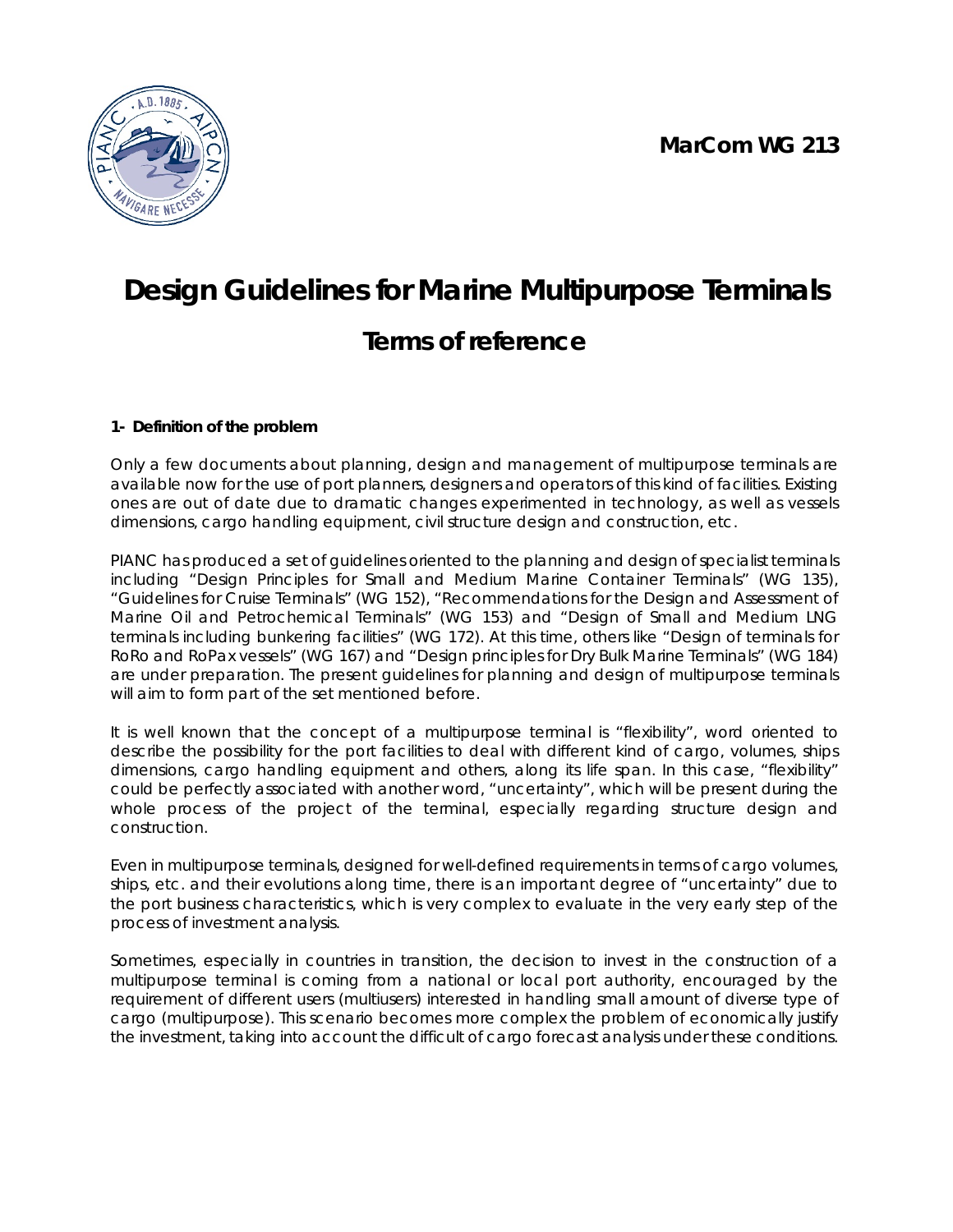#### **2- Objective of the working group**

The objective of the proposed Working Group (WG) is to gather existing technical documents, literature, codes and standards, and any other relevant information, analyze them, as well as research about new theories for the planning, design and calculation of multipurpose terminals, in order to produce an up-to-date technical report.

Such a manual can be of special interest to port planners, port authorities, National/Regional and/or Local Agencies, marine consultants and contractors, especially those involved in planning and design of this kind of terminals.

## **3- Documents to be reviewed**

Current state of the art, including codes and standards (British Std., ROM, etc.); UNCTAD documents; guidelines and manuals; books; and research publications, should be reviewed. The main references include (but not be limited to) the following:

1978 UNCTAD – Port Development: A Handbook for Planning in Developing Countries.

1980 – Rafael Del Moral Carro, José María Berenguer Pérez – Planificación y Explotación de Puertos. Ingeniería Oceanográfica y de Costas (Tomo I).

1991 UNCTAD – Multipurpose port terminals. Recommendations for planning and management.

1997 Tsinker, G.- Handbook of Port and Harbor Engineering

2001 IAPH – Guidelines for planning and design

2014 Thoresen – Port designer's handbook

2014 PIANC Report No. 158 – Masterplans for the development of existing ports.

#### **4-Scope**

The WG will investigate all the parameters involved in the planning and design of this kind of terminals: location, design ships, water depth, cargo to be handled included hazardous ones (fundamentals of cargo forecast), handling equipment, storage facilities (open and close), environmental issues. Special attention should be paid to the possibility of handling in this terminal, small amount of dry bulk cargo, such as sand, fertilizers, etc., using a simple shore-ship/ship-shore storage and operation.

The WG will also address the adaptation of existing terminals (specialist or general) to new requirements under the multi-purpose operation concept.

Taking into consideration the idea of uncertainty explained in point **"1- Definition of the problem"**; the WG should propose a method of approaching to the cargo forecast, regarding planning and design techniques. Likewise, in order to consider changes of uses in the terminal along its life span, the WG will propose alternatives to take into consideration thiscircumstances ("flexibility concept").

Considering that this kind of terminals will be located in most of the cases in remote areas, which at the same time could be very susceptible to natural disasters, the WG will define also the way this kind of facilities could play a beneficious role under these type of emergencies.